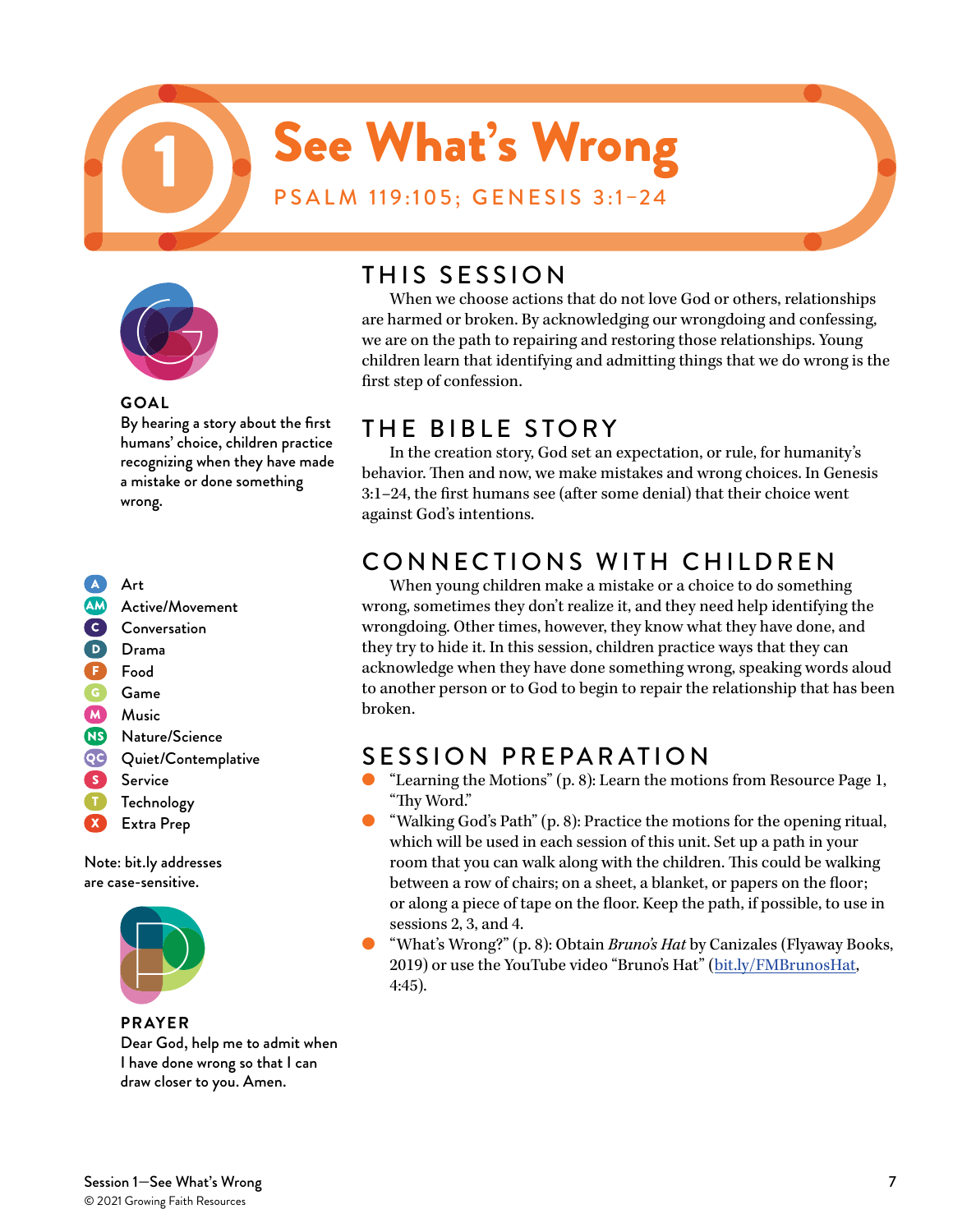

### **LEARNING THE MOTIONS**

As children arrive, greet them by name. Invite them to learn motions for words to the refrain of the song "Thy Word Is a Lamp unto My Feet." Similar words and these motions will be used in the opening ritual, "Walking God's Path," in each session of this unit. Either show the YouTube video "Thy Word—Motions Tutorial—Sheepfold #12" [\(bit.ly/FMThyWordMotions,](http://bit.ly/FMThyWordMotions) 3:14), stopping at 1:00, or use the directions on Resource Page 1.

### **WALKING GOD'S PATH**

Gather by the path you have set up in your space. Read Psalm 119:105. Tell the children that loving God and loving others is like walking on God's path. Invite the children to follow you as you walk slowly along the path. Explain that, when we do something we know we shouldn't do, that is like stumbling along the path, getting stuck in the mud, or turning off God's path. (*Stop and move off the path.*) Tell the children that to find our way back to God's path is to admit what we've done wrong. (*Brush yourself off and move back onto the path.*)

Using Resource Page 1, invite the children to repeat after you and follow your motions.

Keep the path, if possible, and Resource Page 1 for sessions 2, 3, and 4.

# INTRODUCING THE PRACTICE

### **WHAT'S WRONG?**

For confession to happen, something wrong needs to be identified. Children can practice identifying when a mistake has been made or when something unkind was done or said by hearing a story and finding the examples of wrongdoing or hurtful actions.

Read the book *Bruno's Hat* by Canizales or show the YouTube video "Bruno's Hat" ([bit.ly/FMBrunosHat,](http://bit.ly/FMBrunosHat) 4:45). After each two-page spreadfrom the time Sergio teases Bruno about his hat to when Peter says "quiet" (0:55–2:25 on the video)—pause and wonder together:

- Which character said or did something wrong or unkind?
- Why do you think they might have behaved that way?
- Which character was hurt by the other's words or actions?
- What could the character who said or did something wrong do to make things right?

 *Bruno's Hat* by Canizales (Flyaway Books, 2019) or internet-connected device

Internet-connected device (optional)

Resource Page 1 (optional)

 $\square$  Bible

 $\square$  Prepared path □ Resource Page 1



AM X



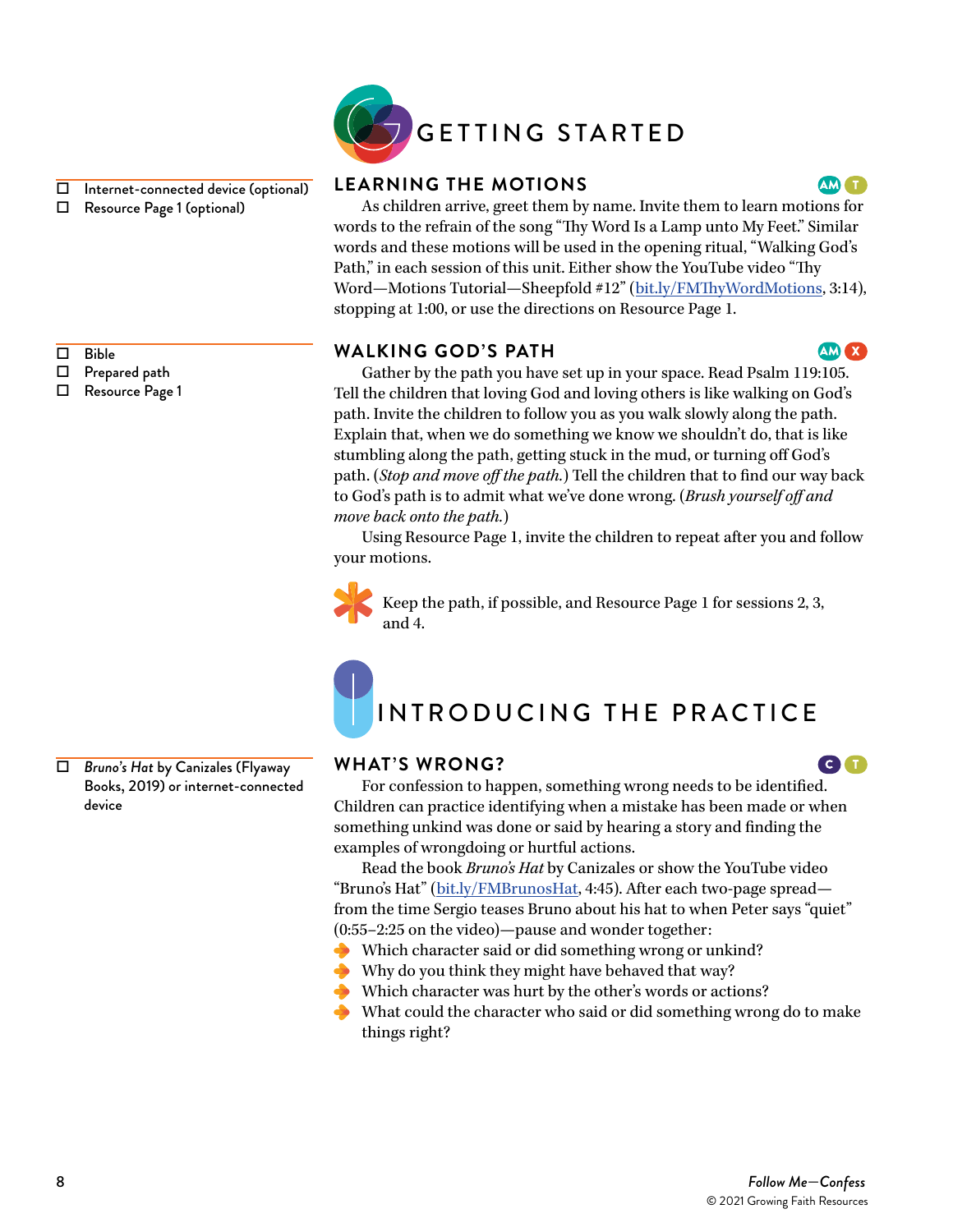# FINDING THE PRACTICE IN THE BIBLE

#### **GOD'S RULES**

Wonder together what rules the children may have at home, church, or school. Ask them if it is hard to keep all the rules or if they sometimes make mistakes or choose to break them. Tell the children that today's story is about a rule God gave the first humans.

Read the Bible story based on Genesis 3:1–24 from Resource Page 2, pausing to ask the questions provided in the story. After the story, explain that a *consequence* is something that happens because of our actions. Sometimes consequences are good, and sometimes they may hurt or change our relationship with God or others. Ask the children what the consequence was for the first humans' action of breaking God's rule. Tell the children that, even though the humans had to leave the garden, God still loved them. Assure the children that God loves us always too, even when we do something wrong.

Return to the conversation about the rules the children named. Ask the children why they think those rules are there. Suggest that rules are often in place to keep us safe and to help us live together in community. Tell the children that, many years after the first humans, God gave people a set of rules to help them called the Ten Commandments. Later, Jesus said that all the rules were about two things—loving God and loving others. Tell the children that, when we know we've done something wrong, we can say we are sorry. This is the beginning of what it means to confess.



### **WE TELL GOD WHAT WE DID**

Tell the children that, in the worship service, there is often a prayer of confession that everyone says together. Explain that the prayer names things we are sorry for and asks God for forgiveness. Comment that the prayer names things that each of us may not have done but that we all do at times, such as being unkind to a friend or not being truthful. Tell the children that there is often a time for silence when people can tell God in their hearts and minds anything that they want to confess that they have done wrong.

Invite the children to create and say a prayer of confession together. On newsprint, write: "Dear God, we are sorry when we . . ."

Wonder together what they could tell God they are sorry about. Write down their suggestions, encouraging them to name actions that we all do sometimes.

Read each suggestion and invite the children to respond after each one: O God, hear our prayer. (*raise their hands in the air, put their hands together in prayer*)

**C** 

□ Resource Page 2

□ Newsprint, marker

C QC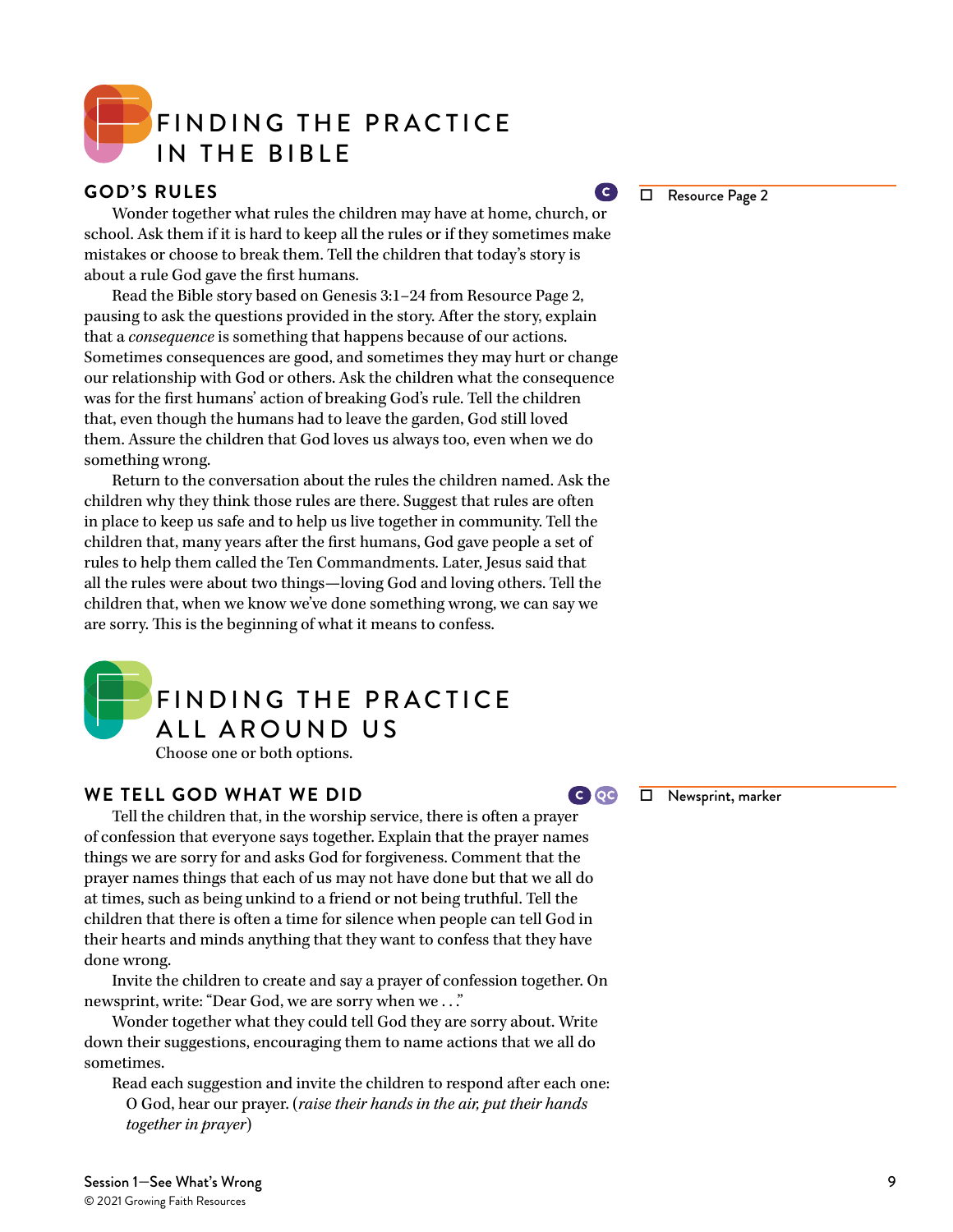□ Resource Page 3

 $\Box$  Squares of paper and crayons or natural (or unbleached) cotton muslin fabric and fabric markers

□ String

□ Hole punch

After the last response, say, "Hear our silent prayers, God," and maintain silence for a few moments. Then say, "Amen." Tell the children that, after the prayer in the worship service, the pastor will say words that assure people of God's love and forgiveness. After your prayer of confession, say, "God loves you and forgives you. Amen."

### **CONFESSION FLAGS**

Show the children Resource Page 3 and tell them that, in some parts of the world, people use prayer flags with words and pictures to send their prayers to God. Using squares of fabric or paper, have each child draw a picture or write a prayer about something they would like to tell God they are sorry about. Punch two holes in the top corners of the flags and thread string through them. Before hanging the prayer flags in your space, have each child place a hand on their flag and repeat after you:

God, we are sorry / for the things we have done / that hurt you or others. / Thank you for forgiving us. / We give our prayers to you, / Amen. /



### **FOUR STEPS**



 $\boldsymbol{\Lambda}$ 

This activity will be repeated in each session of this unit because it builds on the steps involved in confession, just the way the sessions do. Repetition is an important way that young children learn.

Tell the children that there are four steps to take when they have made a mistake or done something wrong. Use the following directions, inviting the children to repeat your words and motions:

The first step is SEE, (*hold up the pointer finger*) / seeing I did something wrong. (*point finger toward eye*) / The second step is SAY, (*hold up 2 fingers*) / saying, "I'm sorry" to another person or to God. (*move fingers from mouth outward*) / The third step is FEEL, (*hold up 3 fingers*) / feeling sorry and trying my best to do better. (*place 3 fingers over heart*) / The fourth step is FIX, (*hold up 4 fingers*) / doing what I can to fix what is hurt or broken. (*lace fingers on both* 

*hands together*) /

Encourage the children to use the four steps when they need to confess a mistake or something they have done wrong. Suggest that they share the four steps with family members.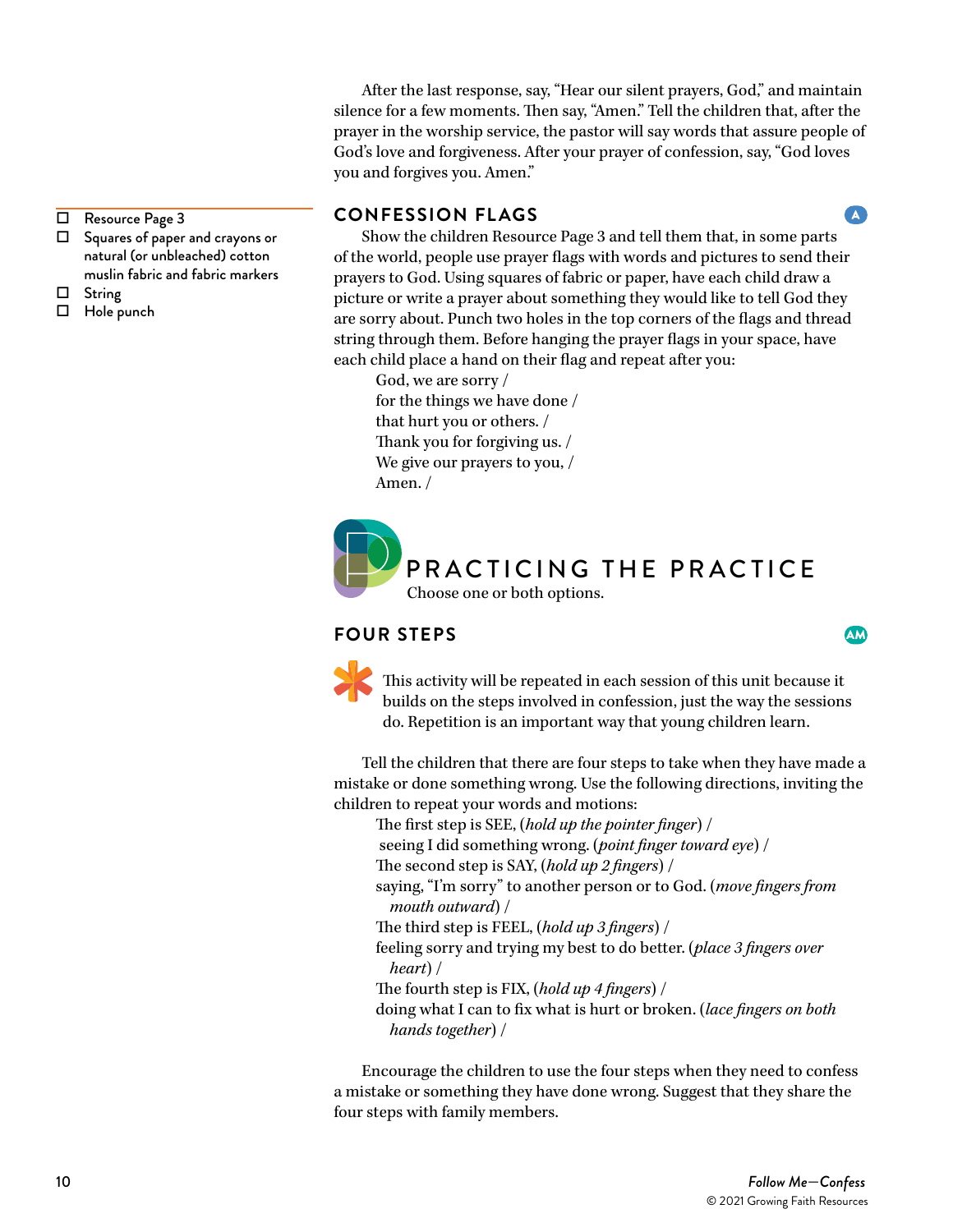### **SEEING THE WRONG**

Provide the children with crayons or colored pencils and copies of Resource Page 4. Read the panels and wonder what the children might do in a similar situation. As the children color, use the time to reflect further on how each child can practice admitting a mistake or admit doing something wrong at home or with friends. Encourage the children to share their picture with their family.



Gather the children in a circle. Pray the following prayer, inviting the children to repeat after you:

Dear God, / we want to love you and love others, / but sometimes we make mistakes / or do something wrong. / Help us to see when we have done so, / when we have strayed from your path for us. / Thank you for loving us always! / Amen. /



□ Copies of Resource Page 4 Crayons or colored pencils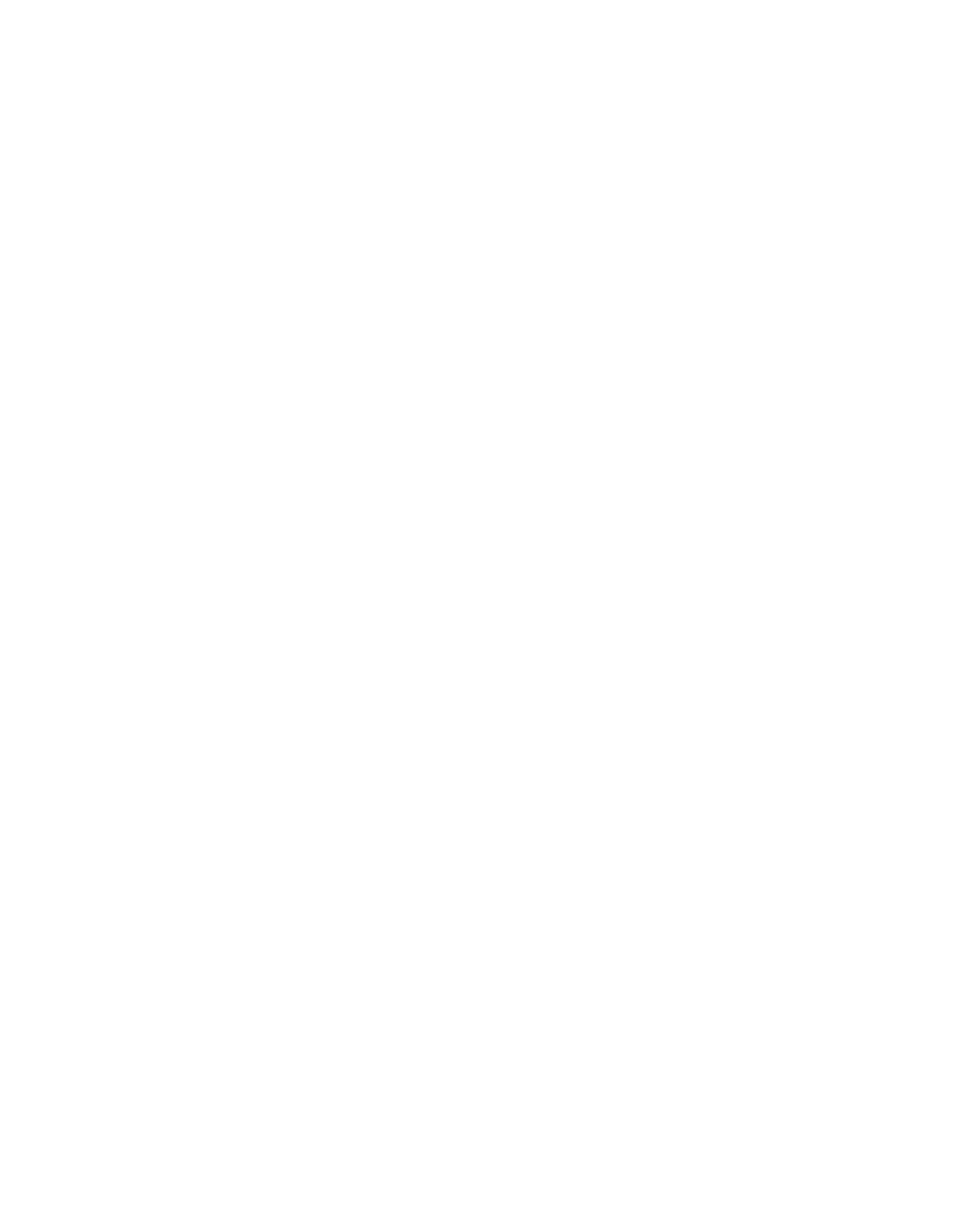# **"Thy Word" Motions**

Thy (*point up for God*)

Word (*place hands together as an open book for Bible*)

is a lamp (*rest right elbow on back of left hand, make a fist with right hand and open fingers like a* 

*light bulb turning on*)

unto my feet (*point to foot with both hands*)

and a light (*move hand, palms open and fingers spread wide, in an outward motion in front of face*) unto my path. (*move both hands in a parallel motion, about the width of your body, back and forth, creating a path*)



### **Walking God's Path**

God's way has been set before us, (*point upward, then point to the path*) /

- a way of justice, peace, and love. (m*ake motions for: justice—move palms up and down like balancing a scale; peace—make a peace sign with 2 fingers in "V" formation; love—cross hands over heart*) /
- God's Word is a lamp to my feet (*point upward; move hands to form an open book; rest right elbow on back of left hand, make a fist with right hand and open fingers like light bulb turning on; then point to feet*) /
- and a light to my path. (*move hands, palms open and fingers spread wide, in an outward motion in front of face; then move both hands in a parallel motion, about the width of your body, back and forth, creating a path*) /

We stumble and stray away from the path. (*turn to the left and then to the right*) /

We get stuck in the mud. (*lift up each foot as if stuck in mud*) /

Create in me a clean heart, O God, (*pretend to wash hands, then cross hands over heart*) /

and renew a right spirit within me. Amen. (*bring hands together in prayer and bow head*) /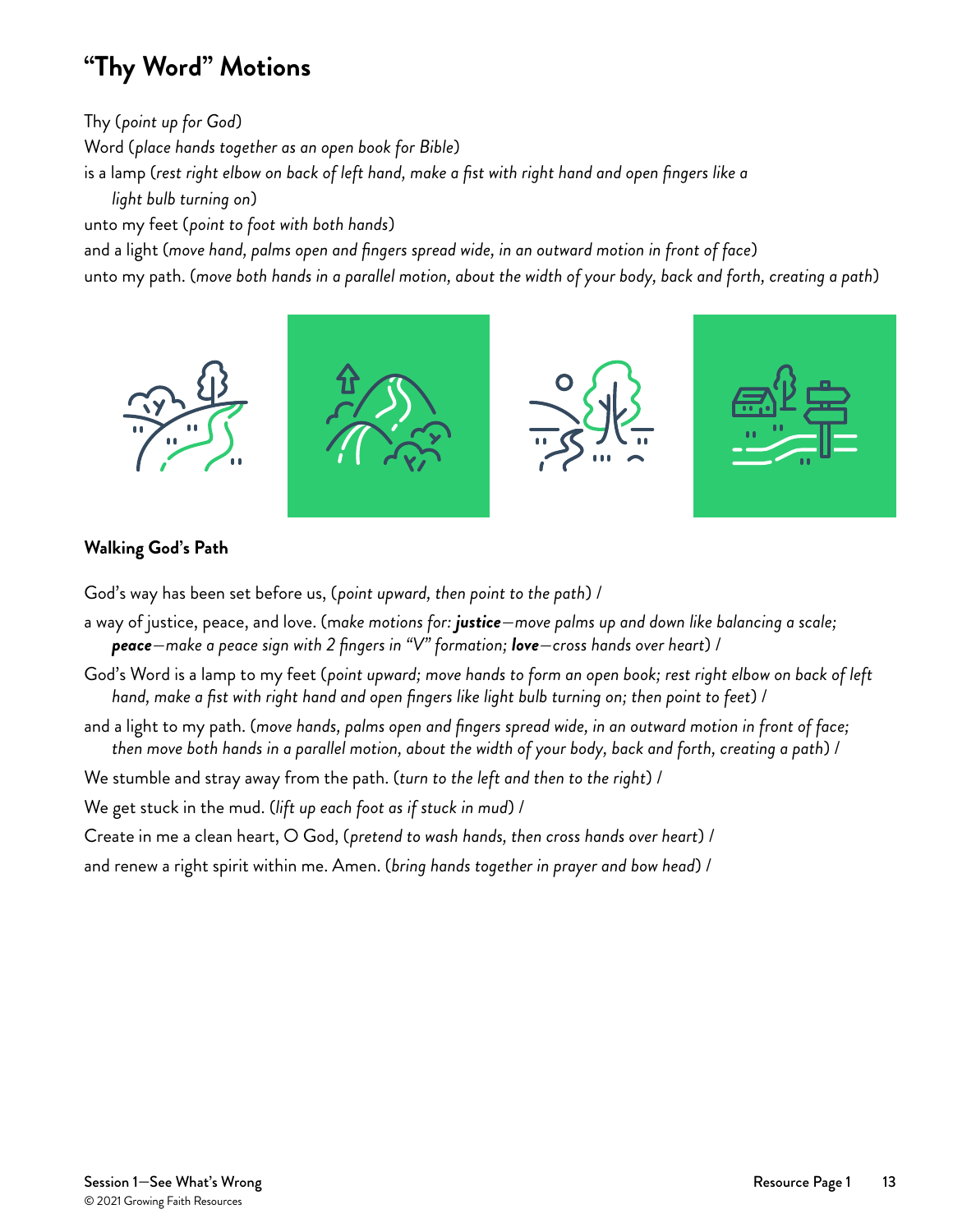

# BIBLE STORY

### **BASED ON GENESIS 3:1–24**

The first humans lived in a garden that God created for them. When God created the humans, God gave them instructions, telling them that they could eat anything in the garden but the fruit from one tree.

*Why do you think God gave the first humans this one rule?*

One day, a sneaky animal began talking to the humans. The sneaky animal asked, "Did God say, 'You cannot eat from any tree in the garden?'" The humans said, "We can eat all the fruit in the garden, but we can't eat from one tree." The sneaky animal said, "No, don't listen to God. That fruit won't hurt you. Go ahead!"

*What do you think the humans did?*

They ate it. After they ate it, they knew they had done something wrong. Just then, God came looking for the humans, but God couldn't find them. God called to the humans and said, "Where are you?" The humans answered, "We hid from you."

*Why do you think the humans hid from God?*

The humans continued, "We hid because we know we did something wrong." God said, "What did you do?" Then they told God what they had done. Then God said, "You did something wrong by eating the fruit. You can't live in the garden because you did not follow my instructions." After that, humans weren't allowed back into the garden.

*How did the humans know they had done something wrong?*

*Why do you think it is hard to admit when we've broken a rule, made a mistake, or done something wrong?*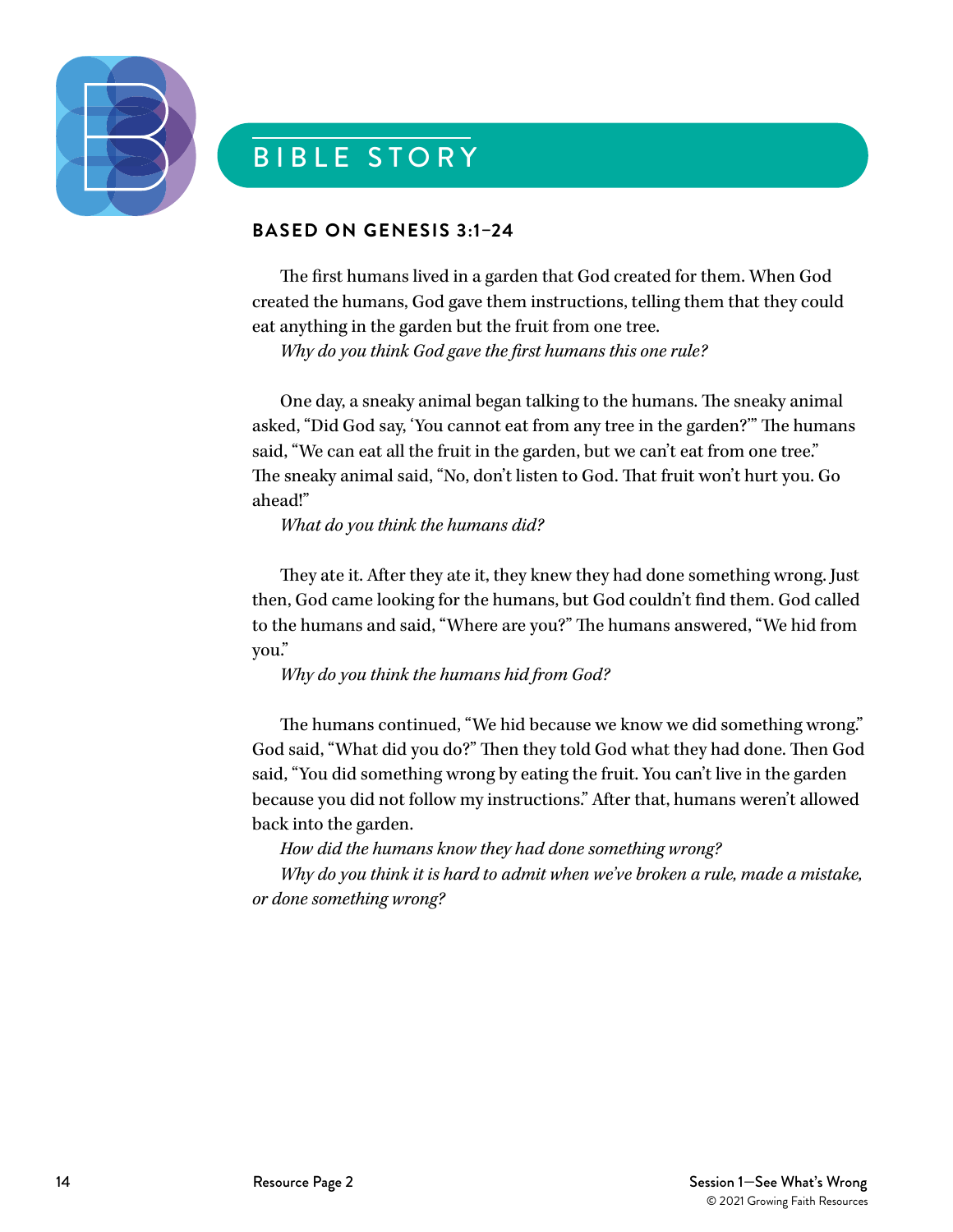